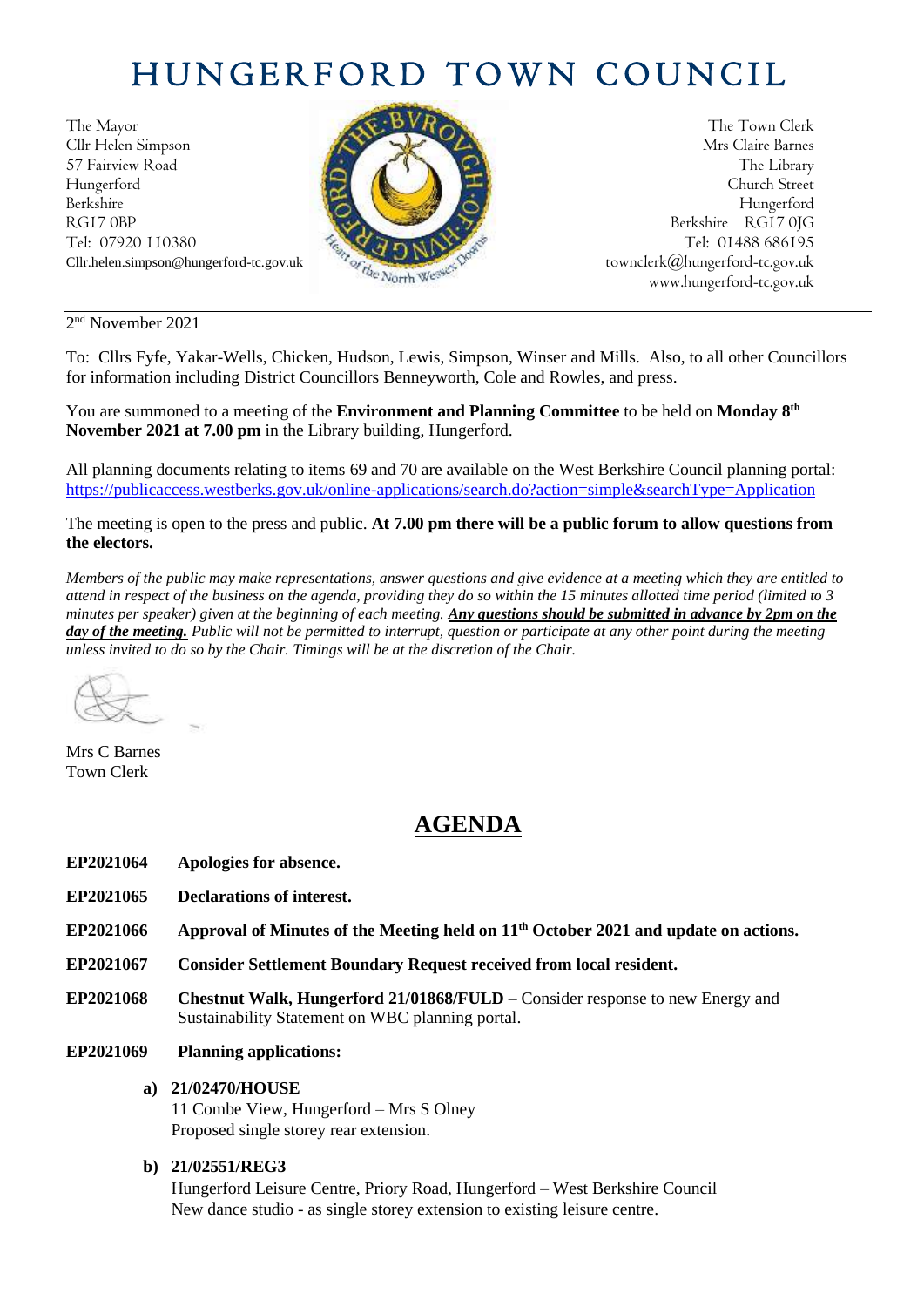#### **c) 21/02665/HOUSE**

7 Upper Eddington, Hungerford – Adrian Coles

The existing Rear Extension of the property sits 2030mm above the Garden floor level, therefore we would like to erect a raised patio area to meet the Proposed new Bifold doors. This will need a balustrade and steps going down to the Ground level. The raised patio dimensions are 6977mm wide by 2610mm deep and 2030mm high with a 900mm tall balustrade. There will be no change to the Interior property or footprint of the existing dwelling. Drop down curb proposed also.

## **d) 21/02656/FULD**

118 High Street, Hungerford – Mr Neil Mitchenall

Change of use of the upper floors from class E(c)i office use to class C3 residential use with minor alterations to the front elevation by replacing sash windows to new double glazed timber windows to mimic existing. At the rear, the formation of an amenity terrace and associated access together with the introduction of two velux rooflights and the reconfiguration of parking areas.

# **e) 21/02634/FULD**

32 High Street, Hungerford – Mr and Mrs Robert Dodson Demolish part office and part residential, change of use to all residential including new rear 2 storey extension

### **EP2021070 Case Officers Reports:**

- **a) 21/01640/HOUSE** 45 Park Way, Hungerford Mr Fisher and Mrs Franklin Proposed Single/Two Storey Rear Extensions and Associated Internal Alterations. GRANTED. HTC proposed No Objections.
- **b) 21/02165/HOUSE** 4 Prospect Road, Hungerford Miss Phoebe Dawson Proposed rear extension and associated alterations. New replacement garage at rear. GRANTED. HTC proposed No Objections subject to: For Health and Safety reasons, no construction deliveries between the hours of 8-9am and 3-4pm due to the school run, and to maintain the cleanliness of the road throughout the build.
- **c) 21/02199/HOUSE** 5 Sanden Close, Hungerford Mr and Mrs N H Blake Extension and alterations to provide accessible front entrance, wet room and bedroom. GRANTED. HTC proposed No Objections.
- **d) 21/01455/HOUSE** 31 Shalbourne Close, Hungerford Mr Jones and Ms Walter A single storey extension to connect the house to the garage and convert the garage to a living room.

REFUSED. HTC proposed No Objections.

**e) 21/01524/HOUSE** 5 Tarrants Hill, Hungerford – Mr and Mrs C Rothwell Proposed first floor extension and new roof to existing conservatory, with associated internal alterations.

WITHDRAWN. HTC proposed Object due to the imposing and overbearing effect on neighbouring properties. Neighbours may not have had the opportunity to comment on the application due to the absence of the orange site notice (this was reported to HTC by a member of the public on the 2nd July and forwarded to WBC Planning Department). It is noted that the orange site notice is now in place.

- **f) 21/01976/FUL** Garage block off Chantry Mead, Hungerford Mr G Fisher The conversion of a concrete hard standing to a lock-up garage. GRANTED. HTC proposed No Objections.
- **g) 21/01928/HOUSE and 21/01929/LBC2** 2 Faulknor Square, Charnham Street, Hungerford Mr and Mrs John Williams Remove internal wall, add oak truss, remove window. GRANTED. HTC proposed No Objections.